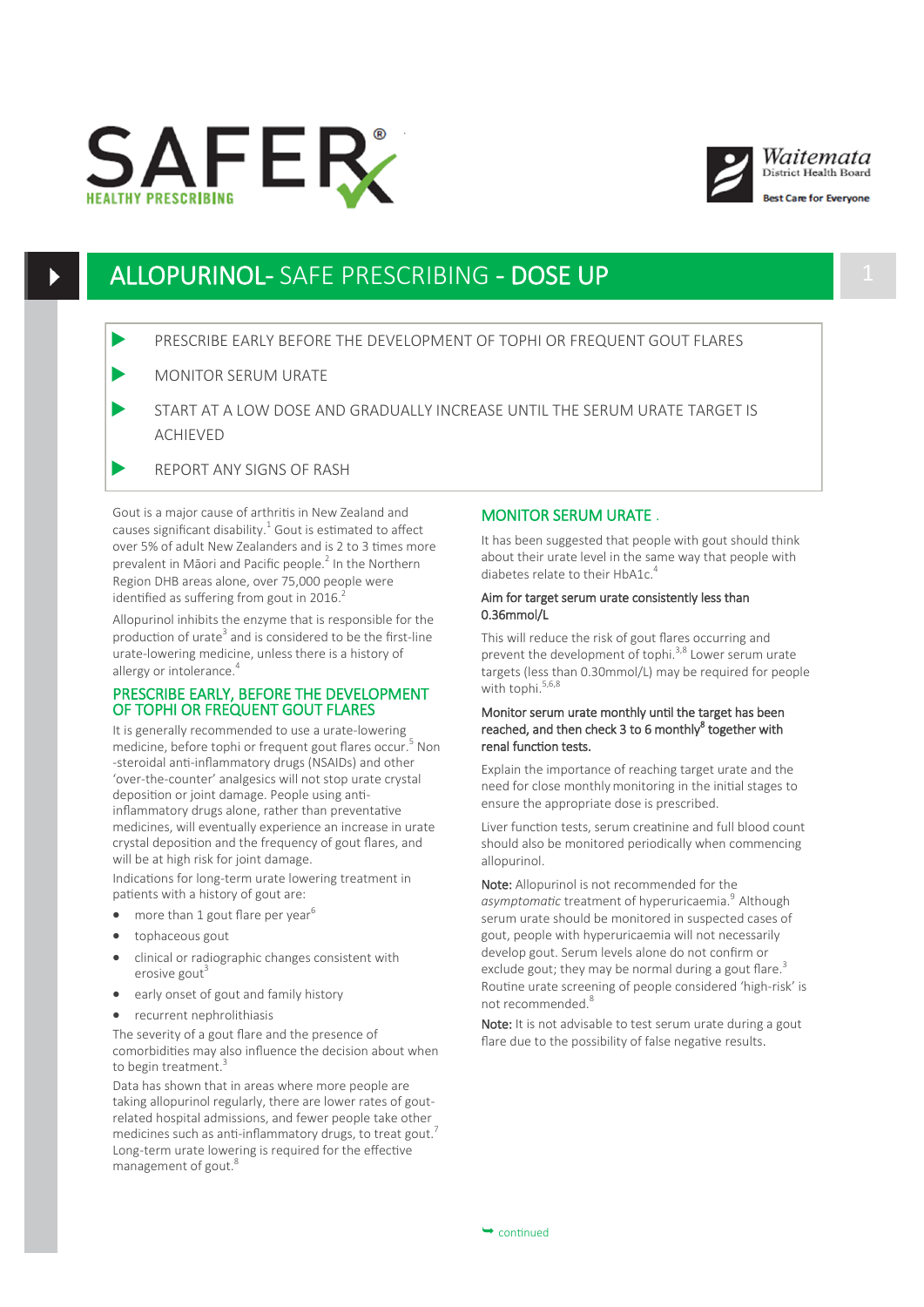





st Care for Evervone

# **ALLOPURINOL**

#### START AT A LOW DOSE AND GRADUALLY INCREASE UNTIL THE SERUM URATE TARGET IS ACHIEVED

There is a wide variation in the allopurinol dose required for each person with gout. The daily dose should be individualised depending on tolerance and target serum urate level.

'Start low and go slow'. The recommended starting dose is 100mg daily, or lower (50mg daily) in stage 3 or worse chronic kidney disease.<sup>6</sup> If allopurinol is well tolerated, the dose may be increased until the target serum urate is reached.<sup>3</sup> The maximum recommended dose is 900mg daily;<sup>9</sup> 300mg per day is not usually sufficient to manage most people with gout.<sup>6</sup>

Sudden changes in serum urate levels are likely to precipitate a gout flare.<sup>4</sup> To reduce the risk of triggering a flare, increase the dose gradually (by 50-100mg) $^{10}$  at monthly intervals $^{11}$  and prescribe in combination with a prophylactic dose of either colchicine\* (eg 0.5mg daily or twice daily), or low-dose NSAID (eg naproxen 250mg twice daily) for 3-6 months after achieving target serum urate. $^{12}$ 

\*please refer to the SafeRx® bulletin about colchicine for more details.

Start allopurinol at 50-100mg daily

Increase daily dose by 50-100mg each month

until serum urate is reached

Maximum dose 900mg daily

Explain the reason for gradual dose increases and close monitoring in the initial stages. Gout flares during this time may contribute to non-adherence with long-term gout treatment.<sup>6</sup> It is more important to achieve longterm adherence to therapy than to achieve the target in the shortest time. $11$  Patient resources are available [here](https://www.health.govt.nz/your-health/conditions-and-treatments/diseases-and-illnesses/gout) Once allopurinol is established, it should not be stopped at the time of a gout flare.

Remind people prescribed allopurinol that it is a long-term therapy and ongoing adherence is important for symptom control.<sup>3</sup> Allopurinol should be continued indefinitely unless a rash appears.<sup>4</sup>

Consult a rheumatologist if the patient has persistent hyperuricaemia or recurrent episodes of inflammatory arthritis despite taking their maximum tolerated allopurinol dose, $<sup>4</sup>$  or if there is doubt about the diagnosis,</sup> or progressive bone and joint damage on X-ray.

Auckland Regional Clinical Pathways has decision support tools for gout prevention and acute gout which are available for primary care providers in the Auckland region [here.](https://aucklandregion.healthpathways.org.nz/index.htm)

#### REPORT ANY SIGNS OF RASH

Hypersensitivity syndromes are rare but can be fatal. People taking allopurinol should be advised to inform their doctor immediately if they develop any type of skin reaction while being treated with allopurinol. Rash is thought to occur in 2% of people taking allopurinol; this may precede the more serious hypersensitivity syndrome which is estimated to occur in 0.1-0.4% of people. $^{10}$ 

Allopurinol hypersensitivity syndrome (AHS) is characterised by a rash (Stevens-Johnson syndrome, toxic epidermal necrolysis), eosinophilia, leukocytosis, fever, hepatitis and renal failure.<sup>11</sup> Slow titration will help to reduce the risk of AHS.<sup>8</sup> The risk is greatest during the first few months of therapy,<sup>6</sup> so remind people particularly in the initial stages when up-titrating the dose, to be aware of, and to report any skin reactions immediately. Prompt recognition and discontinuation of allopurinol will help to minimise morbidity and mortality.<sup>13</sup> Mortality associated with AHS is reported to be as high as  $27\%$ .<sup>11</sup>

There is an increased risk of AHS when allopurinol is given together with diuretics, especially if there is impaired renal function. Thiazide diuretics in particular are associated with increased serum urate levels and an elevated risk of gout; consider alternative medicines if possible.<sup>3</sup> There is also an increased risk of rash when allopurinol is given together with amoxicillin.<sup>9</sup>

People of Chinese, Thai and Korean ancestry are at higher risk of AHS, due to high rates of a genetic marker, *HLA-B\*5801*. Testing of this marker, and avoidance of allopurinol for *HLA-B\*5801* carriers can reduce the incidence of AHS.<sup>14</sup>

If allopurinol is not tolerated, alternative urate-lowering medicines (eg probenecid, benzbromarone, or febuxostat) should be considered.

There are many precautions surrounding concomitant prescribing of allopurinol with azathioprine;<sup>9,15</sup> refer to the specialist team for appropriate management of gout for these people.